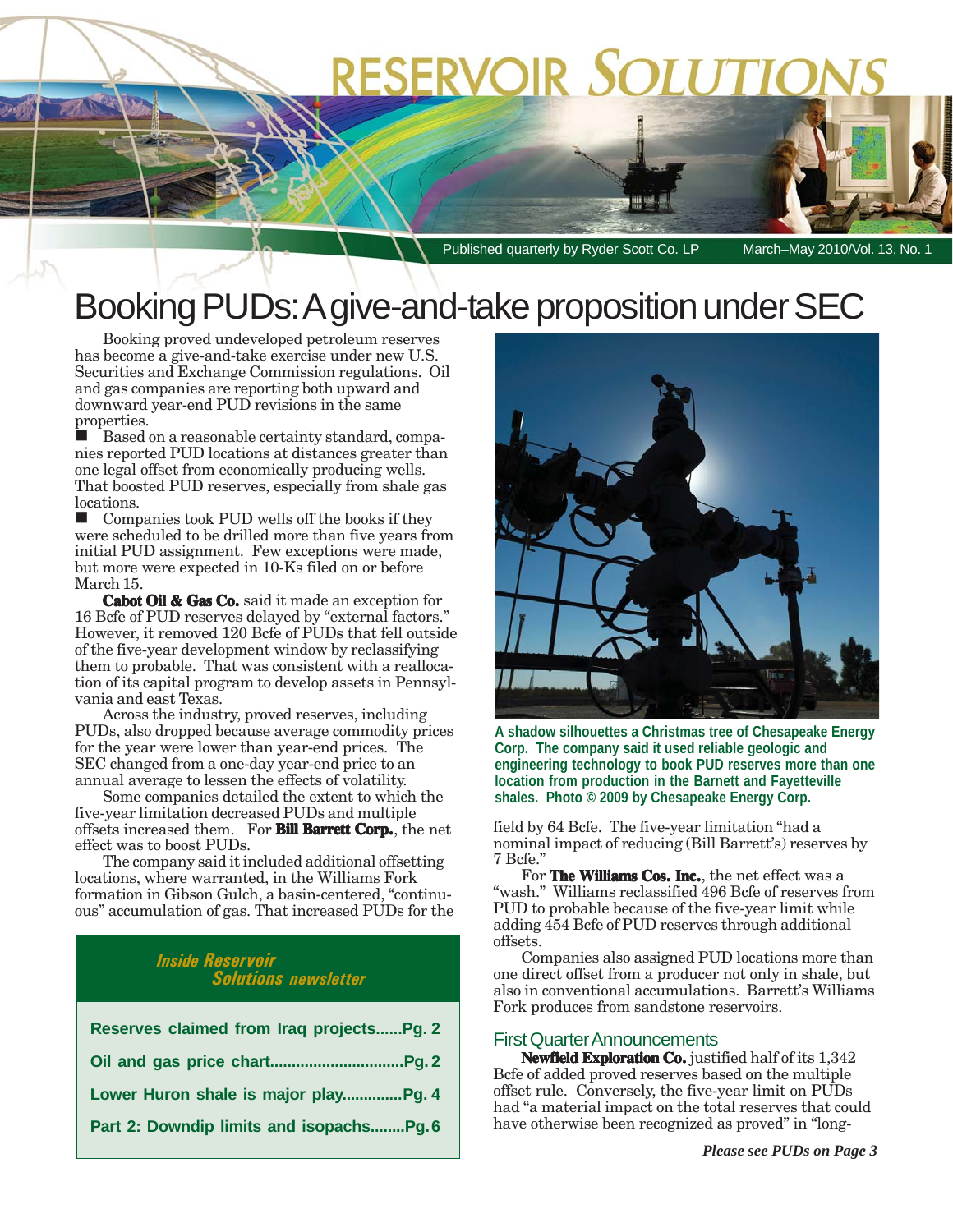

## Can reserves be booked under Iraqi service contracts?

Confusion reigned supreme on the issue during the first quarter

Early this year, news media, Wall Street and the petroleum industry speculated on whether regulators will allow oil and gas companies under new Iraqi service contracts to book reserves from the fields they operate. Misinformation was rampant.

A *Dow Jones Newswires* article stated that Exxon Mobil Corp. and Royal Dutch Shell PLC will not be able to book reserves from the West Qurna 1 oil field in Iraq. The consortium is under a technical service contract that was won in Round 1 bidding and finalized Jan. 25.

A week later, an analyst from Barclays Capital said that he presumed that Exxon would "not be allowed to book any reserves under



the SEC (U.S. Securities and Exchange Commission) definition." An international lecturer, opining in a Society of Petroleum Engineers online forum, said that unless host country Iraq characterizes hydrocarbon volumes as reserves, companies in service contracts cannot book them that way.

Despite the naysayers, Exxon, Statoil ASA, Gazprom and other contractors— negotiating or finalizing 20 agreements won in two bid rounds—plan to book reserves from their Iraqi upstream operations.

David S. Rosenthal, Exxon vice president of investor relations, told the Barclays analyst, "When we look at the contract in Iraq and we look at SEC rules, right now we don't see any reason at this time why we would not book reserves. So again, consistent with the guidelines in the contract right now, we think we will be able to book reserves."

*Please see Iraq on Page 7*

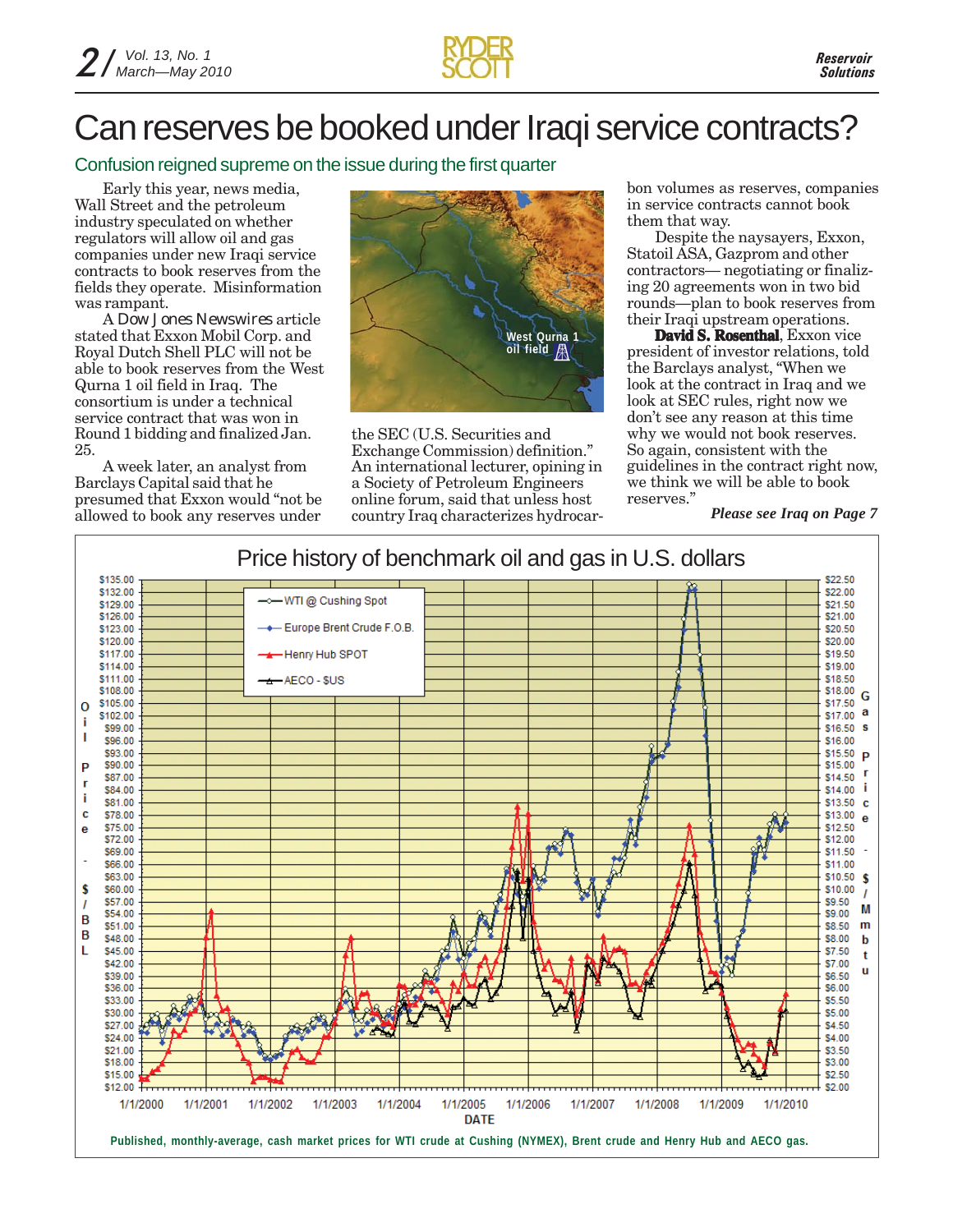

**Rosneft**, Russia's largest oil company, said its proved reserves under the PRMS stood at approximately 23 billion BOE compared to about 15 billion BOE under the SEC rules, which it said took into account reserves under duration-limited license

agreements.

On the other hand, SEC reserves definitions allowed more reserves than the SPE-PRMS for Brazil's **Petrobras**. The national oil company reported an 8.5 percent gain in proved reserves for recently discovered subsalt oil under SEC rules while reserves fell slightly under the SPE-PRMS, reported *Dow Jones* in mid January. Also, the company's reserves replacement index in

### *PUDs—Cont. from Page 1*

lived resource plays with a lengthy inventory of drilling locations, such as our Woodford shale and Monument Butte plays," the company said.

**Pioneer Natural Resources Co.** said that all of its PUD reserves, which total 375 MMBoe, are scheduled to be drilled before the end of 2014. The company called the SEC rule a "controversial item," but with 40 rigs scheduled to drill over the next several years, Pioneer said that it will be "fairly easy" to develop its PUDs within the time frame.

**EQT Corp.**, with about 70 percent of its 3P reserves in the Lower Huron/Berea shale play, said that its PUD reserves increased because of the elimination of the one-

offset rule but dropped because of the five-year rule. See article on Page 4 on EQT with discussion of PUD rules.

Despite increasing PUDs 227 percent, **Petrohawk Energy Corp.** said that it was "governed by development scheduling criteria of five years or less." The company told financial analysts that "new SEC reserve booking rules …added PUD locations in some cases." Petrohawk produces from the Haynesville, Eagle Ford and Fayetteville shale gas plays.

**Noble Energy Inc. Noble**  said its 820 MMBoe of proved reserves reflected an 18 MMBoe reduction because of the five-year rule. Those reserves are expected to be re-booked to proved with future drilling.

**A drilling rig operates in the Marcellus shale. Most operators there are booking additional PUD locations under the SEC's multiple offset rule. Photo courtesy of Statoil.**

**Range Resources Corp.** recorded an average 1.2 offset drilling locations as PUD reserves for each of its proved developed wells in the Marcellus shale play. The company also elected not to disclose probable and possible reserves in its filings with the SEC.

Public issuers now have the option to file reserves using price sensitivities. Because of low gas prices, **Bill Barrett Corp.** calculated and reported proved reserves using the five-year strip price in a sensitivity analysis.

Williams cited reserves based on forward-market gasprice scenarios. The company also disclosed probable and possible reserves but said it would not file those categories in its 10-K. Public issuers under the new rules now have the option to file probable and possible reserves.

**Ultra Petroleum Corp.** said it did not include any material additions attributable to the new SEC rules. The company also said that PUD reserves are limited to a three-year development period.

"The only thing we could do to be more conserva-

2009 was 110 percent under the SPE-PRMS and 264 percent under the SEC.

### Reliable Technology

SEC rules now allow producers to book proved reserves based in part on the use of field-tested technology that provides "reasonably certain" results with consistency and repeatability in subject or analogous formations.

Ultra said that it uses "reliable technology—such as seismic wire line formation testing, geophysical logs and core data—to assess and optimize the value of its resources, (but that) none of these technologies were used to affect a material change to reserve additions."

**Chesapeake Energy Corp. Chesapeake Corp.** said it used and developed reliable geologic and engineering technology to book PUD reserves more than one location from production in the Barnett and Fayetteville shales, but has booked only direct offset locations in all other asset areas.

tive would be to book no PUDs," said **Mike Watford**, CEO, on a conference call with financial analysts. Ultra said it did not book any PUD locations in its Marcellus properties.

Some companies issued statements disclosing reserves under the SEC rules and Society of Petroleum Engineers Petroleum Resources Management System guidelines. In two cases, the SEC regulations, despite recent modernization, proved to be more restrictive than the SPE-PRMS considered the best technical set of definitions.

**OAO Novatek**, an independent oil and gas company in Russia, said proved reserves in accordance with SEC standards increased to about 6,900 MMBoe compared to approximately 7,700 MMBoe under the PRMS.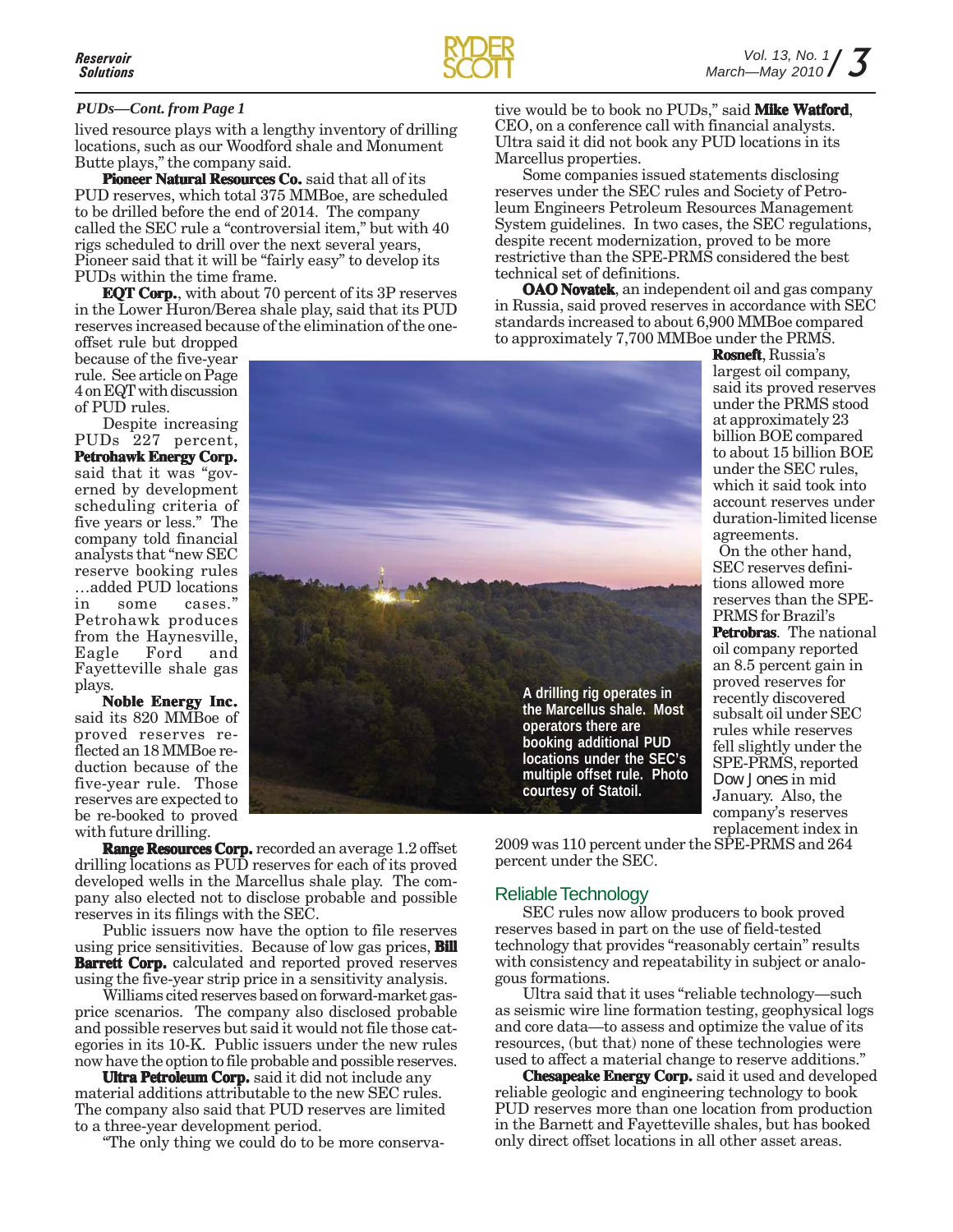## With its low-risk shale gas reserves, Lower Huron emerges as a major technology and statistical play

The Marcellus and Haynesville emerging gas shale plays grab the headlines, holding great promise for the future. The Barnett shale is the "poster boy."

Innovative horizontal drilling and slick water frac techniques tested there in the 1990s ushered in America's "natural gas revolution."

The Fayetteville, the most productive shale play in the U.S. behind the Barnett, ranks as one of the nation's 10 largest gas fields. The Eagle Ford shale trend in south Texas is one of the newer plays, creating a buzz at the 2010 North American Prospects Exposition in February.

Out of the limelight and tucked away in the Appalachian basin is the Lower Huron shale play as thick as 3,000 ft. and containing low-risk gas reserves. Below it, the deeper, higher-pressured Marcellus and Utica shale formations in the basin get most of the attention and rightly so because of potential measured in hundreds of trillions of cubic feet.

However, new horizontal drilling and completion technologies—including multi-stage cementless fracture treatments—in the Lower Huron around the West Virginia-Kentucky border region are boosting production in this resource play to 200 MMcfd of gas, said Advanced Resources International Inc. this year.

### Granddaddy of shale gas plays

Of 14 major U.S. shale gas plays, the Lower Huron is the only one at a mature development stage. Tens of thousands of wells have been spudded in the Appalachian Devonian-age shale starting in 1821 in Fredonia, NY.

The granddaddy of all shale gas fields, Big Sandy, is the major producer in the Lower Huron. It is the first field-scale development of shale gas with first production in the early 1920s. At early stages, the Lower Huron's shales had enough pressure to "breathe" gas through natural fractures.

Producers used temperature logs in the thermally mature 3,000 sq-mile Big Sandy in the mid 1930s



**EQT drills into the Lower Huron shale at this eastern Kentucky well site.**

to locate points of gas entry in open vertical wells. Downhole temperature measurement began at that time.

Wells with primary production are becoming marginal now as the reservoir pressure is down to 250 pounds per square inch or less in the play. Recently, the industry has given Big Sandy new life by developing the field with horizontal-well technology.

Producers are re-entering old wells or drilling new ones and fracturing the shale with nitrogen gas or foam injection, with and without proppants, to access bypassed reserves.

### Technology play

EQT Corp., the largest producer in the Lower Huron, drilled the first horizontal well there in late 2006 and continued to pioneer the application of that technology to the play, experimenting with multilaterals and extended-reach laterals in 2008 and 2009. The company also tested pad drilling and stacking.

EQT drilled 347 horizontal wells there last year, including 20 multilaterals and 13 extended

laterals. The company said that it's too soon to make conclusions about unit and finding-and-development costs and EURs of wells drilled with multi- and extended laterals, but it anticipates F&D costs will be lower than for single laterals.

"Results from horizontal unfractured multilaterals vs. horizontal fractured wells vary from field to field in the Lower Huron, but are generally comparable," said **Greg Wozniak**, completions engineer at EQT. He added that nitrogen fracs generally work better on the underpressured Huron shales than foam (water).

EQT has also used proppants to keep the fractures open, but has not determined whether that technique is worth the added costs.

"The well completion process is still the pivotal piece of the puzzle," said **Marty Puskar**, senior engineer at EQT. "We just do more stages in the horizontals. The idea is that with the horizontals, we can contact more reservoir and potentially more natural fracture networks to increase productivity."

EQT also introduced horizontal air drilling to the shale play, which works well in formations that are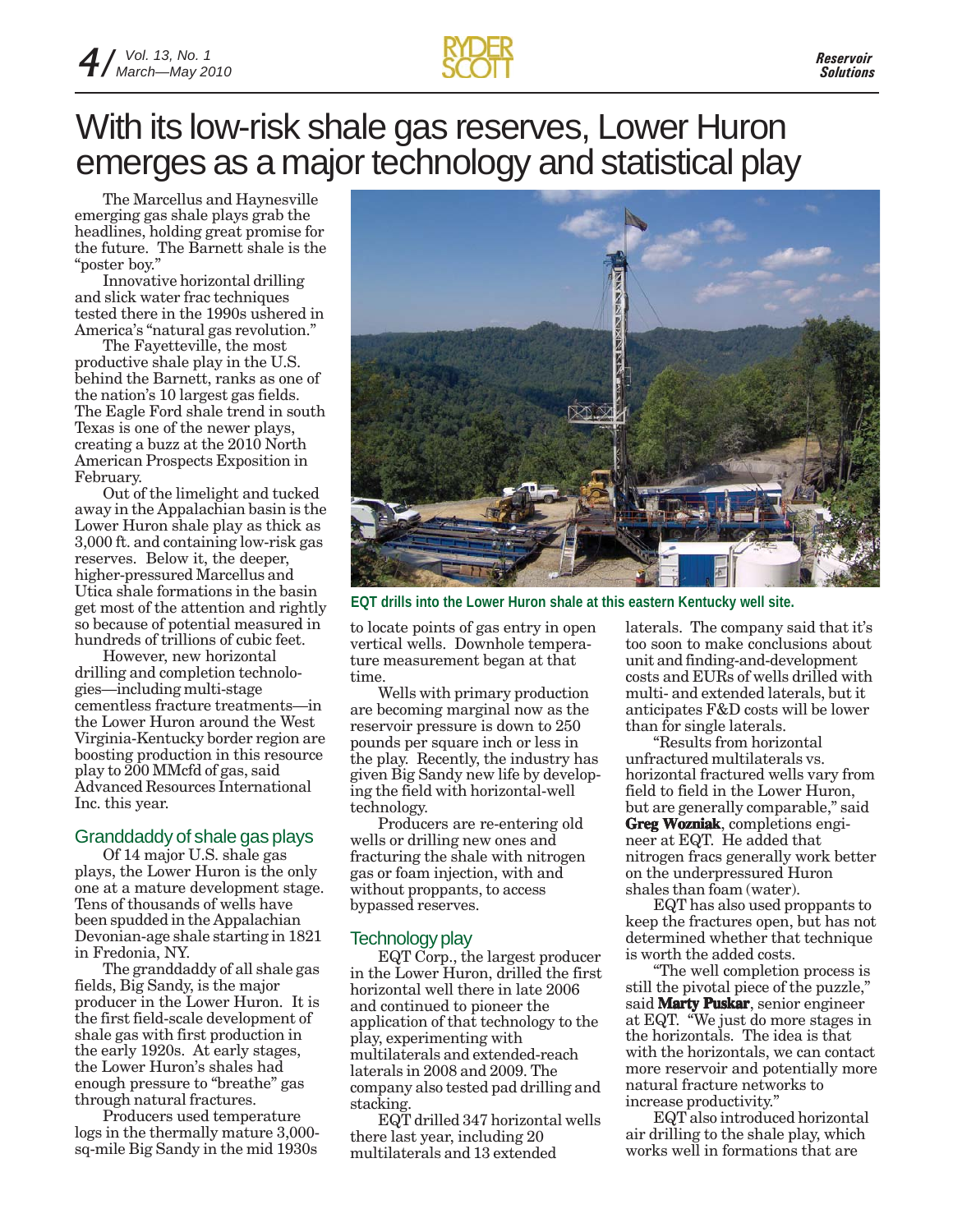

**A mishmash of frac trucks cram together at this Lower Huron well site in Letcher County, KY, to prepare for EQT nitrogen-fracing operations in the Big Sandy field last May. The granddaddy of all shale gas fields, Big Sandy has undergone a resurgence.**

dry with no influx from water, condensate or oil. Drilling with air is faster than with liquids, helps eliminate lost circulation in lowpressure formations, minimizes formation damage and extends drillbit life.

"The formation will not carry a full column of fluid because of the low pressure, so straight air or an air/foam mixture are our only options," said **Mike Butcher**, director drilling at EQT.

Those new drilling and completions applications are enabling the company to develop previously stranded gas from the Big Sandy's Lower Huron that would not have been produced from existing vertical wells. "Horizontal EURs are in the range of two to three times those of vertical wells," said Puskar.

Per-well estimated ultimate recoveries are between 0.75 to 1.50 Bcf of gas with recovery factors of up to 40 percent per single lateral.

### Reserves and risk

Not everyone in the industry is jumping on the shale-gas bandwagon. Critics point to optimistic predictions of shale gas field performance in general and point to the Barnett as an example, where some type curves aggregated from historical production show terminal declines of 15 percent, not the 8 percent or less that are advertised.

The Lower Huron is not the Barnett, however, and both differ in their geological characteristics, including rock matrices, fracture networks and permeabilities. EQT pegs its terminal declines for the Lower Huron at 3 percent. The type curve, normalized for downtime from interventions, is based on initial production and analogous production from horizontal and vertical shale wells.

Generally, high IP rates and hyperbolic declines are characteristic of well performance in shales and estimates of future production from terminal declines are relatively lower than for those exhibited in conventional gas production. Further diminishing the impact of terminal declines is that their associated, estimated cash flows are discounted at 10 percent per year as a present value using an unescalated price deck under the U.S. Securities and Exchange Commission.

EQT estimates that the average present value after taxes discounted at 10 percent is more than \$400,000 per Lower Huron well. Firstmonth production rates from the \$1 million horizontal wells are 200 to 900 Mcfd of gas.

Another critical view of shale gas reserves estimates is that there is a weak correlation between IP and EUR. Without extensive production histories from laterals in the Lower Huron, EQT relies on analogy and reservoir simulation to overcome the challenges of declinecurve predictions and high variabilities. Simulation results suggest very low terminal decline rates in the range of 2 to 3 percent per year, said EQT.

This year, EQT has about 70 horizontal wells with at least two years of historical production to use as analogies as well as vertical wells completed in the same formations

*Please see EQT on Page 8*



**In an ethereal, nocturnal scene, vapor from EQT's nitrogen-fracing operations is illuminated by flood lights through a silhouetted canopy of tree branches.**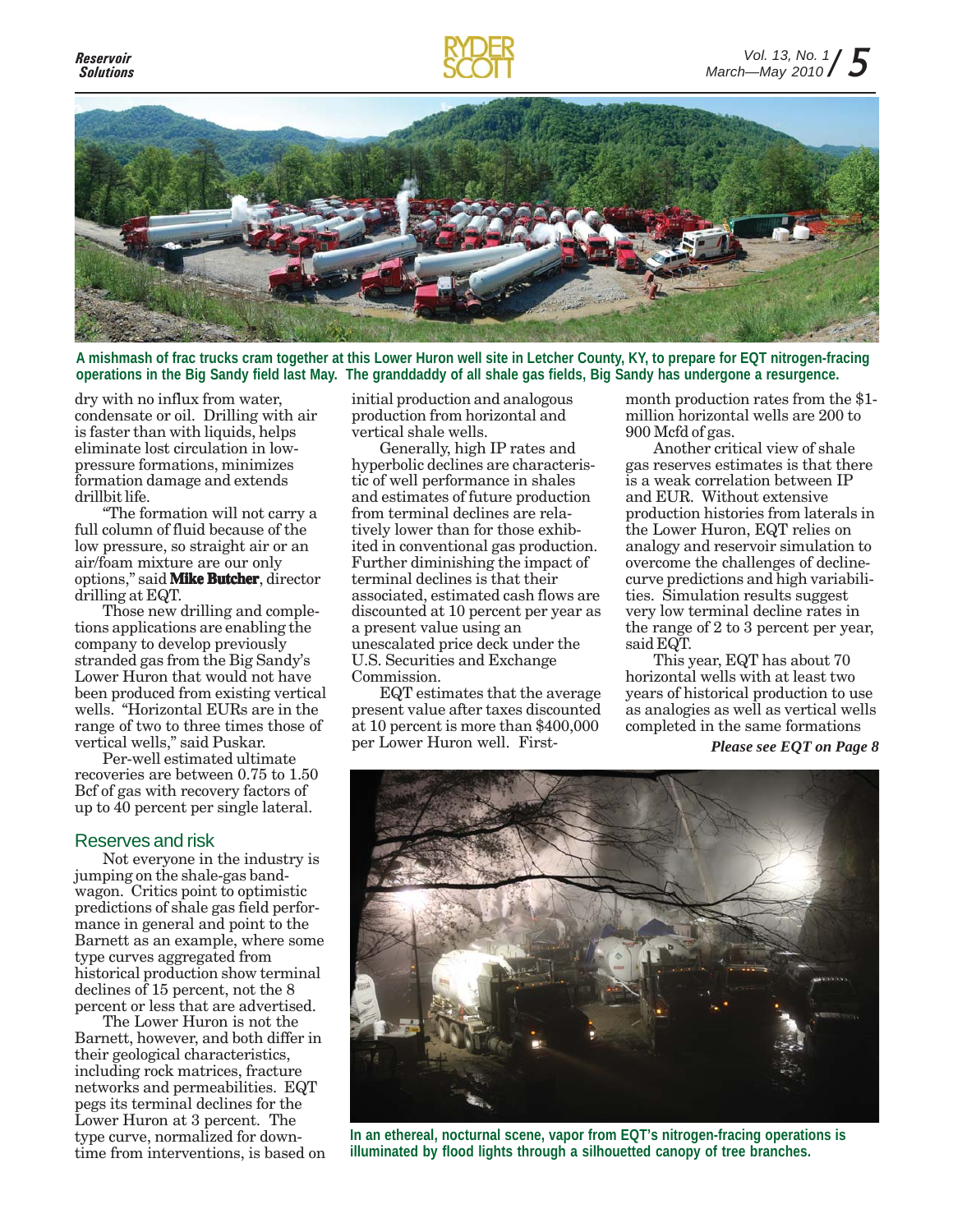

### Technical challenges in estimating reserves Part 2: Downdip limits and isopachous maps

*Editor's Note: This is a revised excerpt from "Oil and Gas Reserves Estimates: Recurring Mistakes and Errors," (SPE Paper No. 91069). To order a copy of the full paper, go to www.onepetro.org.*

Ryder Scott personnel see a wide variety of internally produced petroleum reserves estimates and most of them are well prepared. However, the firm has noticed common technical errors in reserves estimates.

This multipart article offers guidelines to help reduce the chance of errors in geoscientific and engineering analysis. This second newsletter article focuses on downdip limits and isopachous maps.

### Downdip limits in vertically stratified reservoirs

The down-dip extent of a productive area is defined by fluid contacts and lateral limits from structural or stratigraphic barriers. Assuming vertical communication and a common downdip contact in stratified or layered reservoirs without adequate support from pressure data is likely to result in an overestimation of in-place volumes.

Figure 6 illustrates a log section marked to indicate three porous intervals shown as A, B, and C. These three zones, all assumed to be capable of commercial production, may be part of a single pressure-connected reservoir or may collectively comprise three separate reservoirs. Well data alone may not resolve this uncertainty.

![](_page_5_Figure_10.jpeg)

#### **Figure 6. Potential error—Assuming a common downdip contact in a stratified reservoir**

The cross section in Figure 6 illustrates the difference between the productive volume of the three zones with a common downdip contact (lowest known hydrocarbon or LKH)—represented by cross-hatched and shaded (yellow) areas—and those same shaded areas in each zone with separate LKHs.

Most reserves definitions require that the evaluator, in estimating proved reserves, assume that the three reservoirs have separate downdip limits, if additional data does not contradict this.

### Isopachous maps

The estimation of volumetric reserves depends on three main types of isopachous maps: (i) map of gross thickness of reservoir unit, (ii) map of net effective thickness generally based on application of a minimum porosity cutoff value, and (iii) map of net effective pay thickness generally based on the application of a maximum saturation cutoff value.

Figure 7 illustrates the two main regions of a net pay isopach map; the wedge zone and the area of maximum fill-up.

![](_page_5_Figure_17.jpeg)

**Figure 7. Illustration of wedge zone and area of maximum fillup**

**Net pay isopach maps—Downdip wedge zone**—The wedge zone in Figure 7 defines the rock volume in areas where the fluid contact intersects the reservoir top and base. The correct placement of contours representing net pay thickness in the wedge zone is governed by the rate of structural gain above the elevation of the downdip fluid contact and the vertical distribution of net pay.

A common technique in both hand-drawn and computer-aided mapping involves the use of a net-togross ratio to represent the change in vertical net pay proportionate to the change in elevation above the intersection of the fluid contact and the structure on the top of the effective reservoir unit. A net-to-gross ratio based on the net pay thickness of the reservoir unit to its gross thickness represents an average distribution for the entire interval.

In zones where the vertical distribution of net pay is fairly constant, average net-to-gross ratio may be a fair representation. However, the use of that ratio in a reservoir where the net-pay distribution varies over the vertical interval is unlikely to be correct.

This misapplication may lead to overstating or understating reservoir volumes and associated reserves. The next article, Part 3 in June, will display three figures illustrating the relationship between netto-gross ratios and reservoir volumes and provide more information on isopach mapping.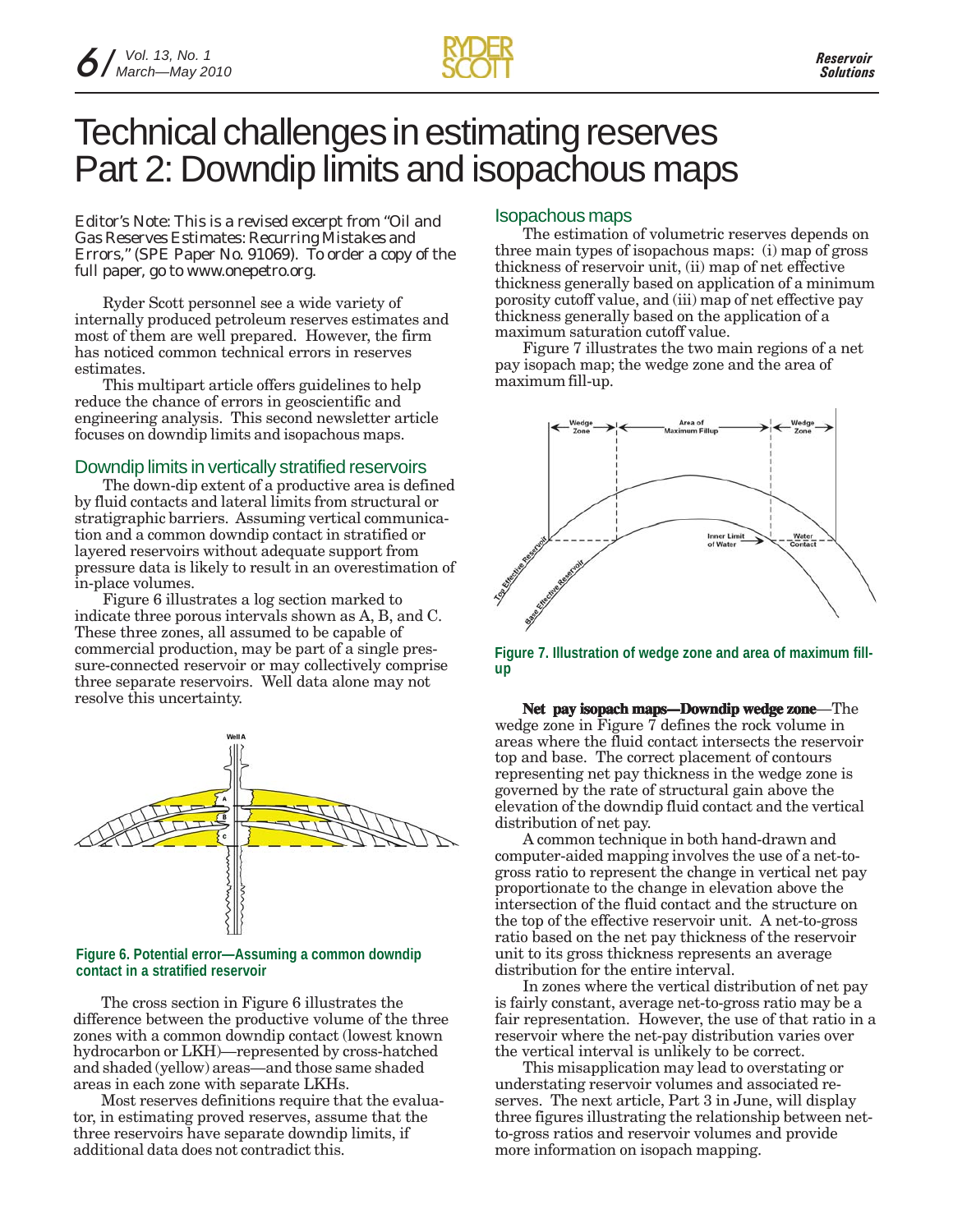A Gazprom vice president in December suggested the possibility of booking reserves at West Qurna 2 in Iraq, the *Motley Fool* reported. Partner Statoil later said it anticipated counting reserves from the field, which was a first-round award.

### When "no" doesn't mean "no"

The Iraq government is opposed to foreign companies claiming entitlement to its hydrocarbon resources as reserves. Article 108 of the Iraq constitution states that the people of Iraq own all oil and gas and the federal government and regional governorates manage the country's hydrocarbons.

However, that's not a "show stopper." Even when the government has explicitly declared whole ownership of those reserves and the foreign company doesn't hold the legal title, companies in risked service contracts have been allowed to file proved reserves with the SEC, not as working interests, but based on the economic interest method under GAAP successful efforts accounting.

For justification, they have cited SEC Section S-X, Rule 410-b that offers guidance on ownership and reserves recognition. That rule tends to recognize proved reserves if the contractor has the right to extract oil or gas, to take volumes in kind, has a clear mineral interest and is exposed to risk and potential reward. Not all four are needed, but the ability to book proved reserves increases as more of the ownership indicators are in place.

For background, the five fiscal systems that generally involve degrees of ownership, from least to most, are loan agreements, pure service contracts, revenue sharing contracts, production sharing contracts and concessions. Producers don't claim ownership of reserves based on lending covenants or pure service contracts. However, pay-for-performance, risked service contracts break over into the realm of reserves.

### Risked service contracts and Iraq reserves

The contract for the West Qurna 1 field development is a producing field technical service

![](_page_6_Picture_10.jpeg)

![](_page_6_Picture_11.jpeg)

**The 310,000-B/D Baiji refinery, the largest in Iraq, and other plants are planning for significant crude increases. Estimates were that seven oil development deals finalized at year end could boost countrywide production to 12 MMBOPD from the current 2.5 MMBOPD within seven years.**

contract. Exxon not only has the right to extract oil and gas, a criterion for reserves recognition, but an obligation to meet its plateau production commitment of 2,325,000 BOPD to earn a remuneration fee of \$1.90 a barrel for incremental production above a baseline of 258,505 BOPD.

Till T

Usually, the contractor under a PFTSC receives a per-barrel maintenance fee for production levels at or below the baseline. That information has not been disclosed.

The signature bonus of \$400 million for West Qurna 1 project paid to Iraq is cost recoverable, stated the *Middle East Economic Survey*. Typically, the contractor cannot recover costs until the end of a rehabilitation period defined in months or at a specific percentage of production increase above the baseline.

It's certainly clear that Exxon is risking capital to develop the field. The remuneration levels (rewards) to recover costs and meet an acceptable rate of return are dependent on the performance of the field. In return for capital

investment and operating costs including expenditures on reassessing reserves, rehabilitating infrastructure and drilling wells—the contractor is paid back through a remuneration fee linked to a weighted index.

Exxon has a clear mineral interest because it controls the hydrocarbons from the reservoir to the transfer point and along the way, is not necessarily under a purchase agreement. As lead contractor, it has 60-percent interest while Oil Exploration Co. (owned by Iraq) has 25 percent and Shell has 15 percent.

If a long-term service contract guarantees a minimum volume with an option to be paid in kind, the fourth criterion, then the producer can include that in a compelling case to book reserves. Exxon may have the right to take volumes in kind. **Ruba Husari**, Middle East bureau chief for *Energy Intelligence Group,* said that contractors in Iraq "can choose to be paid in kind and the long-term contract will guarantee a minimum

![](_page_6_Picture_22.jpeg)